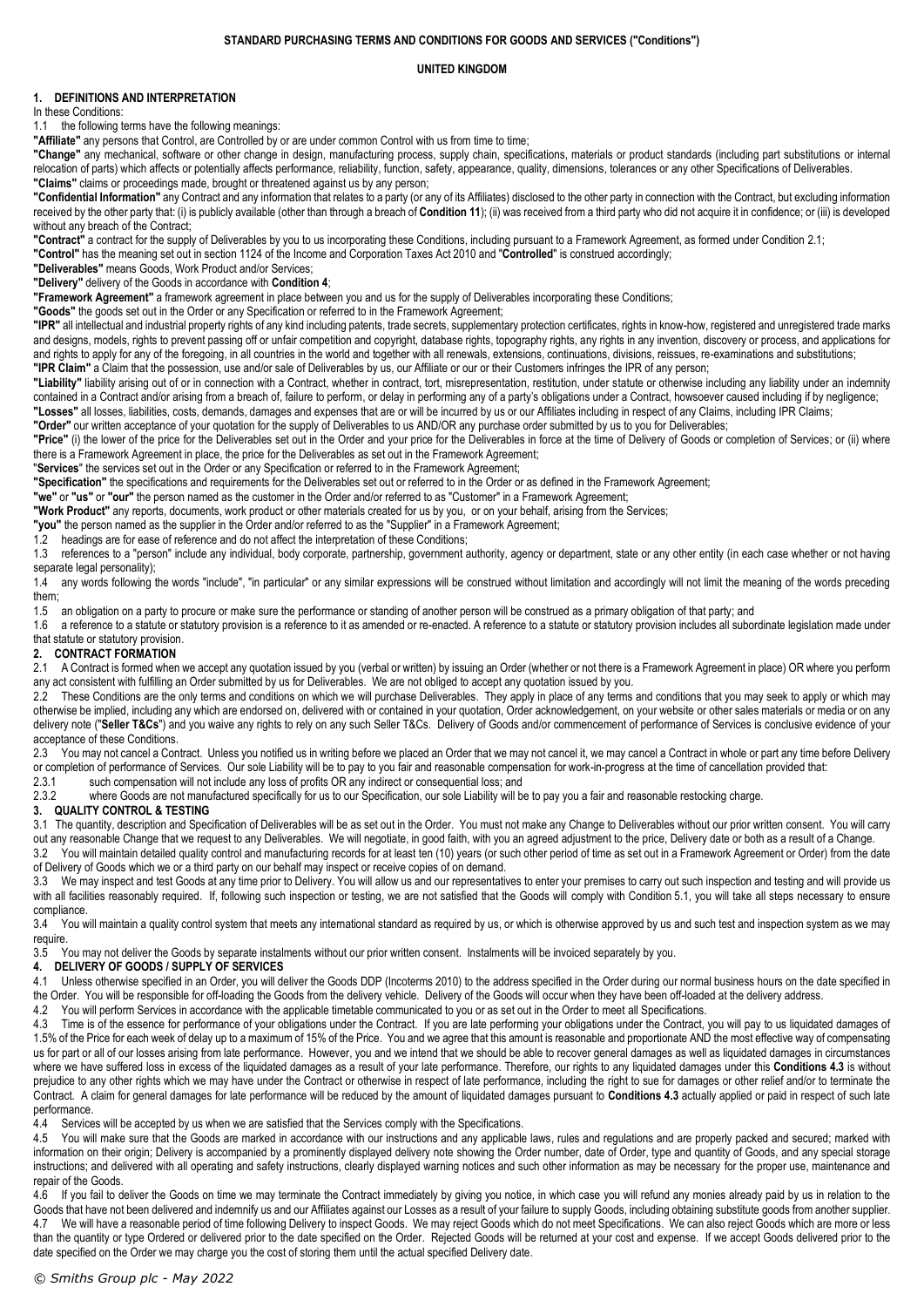4.8 Risk in the Goods passes to us on the later of acceptance and Delivery. Ownership of the Goods passes to us on the earlier of payment of the Price and Delivery.

4.9 You will notify us in writing as soon you are aware that any Goods or the product support for the Goods are to be discontinued or made of "end of sale" or "end of life". At our request, you and we will agree in good faith a reasonable period of time during which you will keep agreed spare parts available for us for any discontinued, desupported, end of life or end of sale Goods.

## **5. YOUR OBLIGATIONS**

<span id="page-1-0"></span>5.1 You will make sure that the Goods will:<br>5.1.1 be of satisfactory quality, compri-

be of satisfactory quality, comprise genuine, new materials (which are not used, refurbished, reconditioned, remanufactured, counterfeit or of such age as to impair usefulness or safety) and be fit for any purpose notified by us to you;

- 5.1.2 conform to, satisfy and be capable of the Specifications;
- 5.1.3 be free from defects in design, materials and workmanship;
- 5.1.4 be sold to us with full and unencumbered title and not infringe the IPR of any third party;<br>5.1.5 comply with all (i) applicable laws, (ii) requlatory requirements and (iii) standards including

comply with all (i) applicable laws, (ii) regulatory requirements and (iii) standards including those issued by the British Standards Institution (or local equivalent) and requirements of relevant statutory and regulatory bodies; and

5.1.6 be safe and without risk to health.

<span id="page-1-1"></span>5.2 In respect of Services, You will:<br>5.2.1 oerform Services with the

perform Services with the best care, skill and diligence in accordance with best practice;

5.2.2 use personnel (and sufficient number of personnel) who are suitably skilled and experienced to perform the Services;<br>5.2.3 make sure that the Services conform with our reasonable instructions, comply with Specificati

make sure that the Services conform with our reasonable instructions, comply with Specifications, are performed to meet the purposes notified by us to you and do not infringe the IPR of any third party;<br>5.2.4 provide a

provide all equipment, tools and vehicles and other items required to provide the Services;

- 5.2.5 obtain and at all times maintain all licences and consents required for the provision of the Services;
- 5.2.6 comply with all applicable laws, regulations, regulatory policies, guidelines or industry codes which may apply to the provision of the Services; and<br>5.2.7 on the or omit to do anything which may cause us or our Affi
- not do or omit to do anything which may cause us or our Affiliates to lose any licence, authority, consent or permission required for our or their business.

5.3 You will observe all health and safety rules and regulations and any other security requirements that apply at any of our premises and ensure that your personnel are insured against all risks while working on our premises.

<span id="page-1-2"></span>5.4 Without affecting any of our other rights or remedies, if you materially breach any of these Conditions OR any Goods (whether or not accepted in whole or in part) do not conform with **Conditio[n 5.1](#page-1-0)** during the longer of (i) your warranty period for the Goods and (ii) 12 months following Delivery OR any Services breach **Conditio[n 5.2](#page-1-1)**, then we may:

5.4.1 terminate the Contract and any other existing Contracts immediately with notice;<br>5.4.2 require you, at our option, to promptly repair or replace the relevant Goods or rep

<span id="page-1-3"></span>5.4.2 require you, at our option, to promptly repair or replace the relevant Goods or reperform the relevant Services free of charge;<br>5.4.3 reject the Deliverables (in whole or in part) and require you to refund the Price

reject the Deliverables (in whole or in part) and require you to refund the Price for the relevant Deliverables;

5.4.4 accept the Deliverables subject to an equitable Price reduction; or 5.4.5 at your expense repair or have a third party repair the Goods or

at your expense, repair or have a third party repair the Goods or reperform or have a third party reperform the Services and you will indemnify us and our Affiliates against our Losses (including from any IPR Claims) arising from such breach.

5.5 **Conditio[n 5.4](#page-1-2)** will apply to any repaired or replacement Goods supplied under **Conditio[n 5.4.2.](#page-1-3)**

5.6 If, as a result of any Goods not conforming with **Conditio[n 5.1](#page-1-0)** or Services not conforming with **Conditio[n 5.2](#page-1-1)** or otherwise representing an unreasonable risk of harm to the public or the environment, we determine a recall, removal or correction campaign ("campaign") is necessary or are required to carry out a campaign, we may implement such campaign and you will indemnify us and our Affiliates against all Losses incurred as a result of any such campaign.

#### **6. OUR PROPERTY**

6.1 All patterns, dies, moulds or other tooling or materials, supplied by us or prepared or obtained by you for us at our cost ("**Tooling**"), will be marked with our name or as otherwise specified by us and will be and remain our exclusive property returnable in good condition on demand.

6.2 You will insure against all risks any Tooling and also any of your own tooling or property which may be kept on our premises for the purposes of providing Deliverables. You will keep all Tooling safe and in good condition while in your custody and/or under your control. All Tooling will be kept separately from your stock and other inventory.

6.3 We reserve the right to charge to you the cost of any Tooling if it is destroyed or damaged or rendered unfit for the purpose for which it was originally manufactured while under your control.

6.4 You will not dispose of any Tooling other than in accordance with our prior written instructions. You will not, at any time, use Tooling, nor will you allow Tooling to be used by anyone else for any purpose other than the supply of the Deliverables unless we have previously provided our consent in writing.

6.5 We will have the right to enter your premises and remove Tooling at any time without being liable for trespass or for damages of any sort.

#### <span id="page-1-4"></span>**7. ASSIGNMENT OF IPR**

7.1 This Conditio[n 7](#page-1-4) will apply if the Goods are to be made, modified or redesigned to our Specification. Any bespoke Specification or Work Product you create or have created for us will be treated as "Goods" for the purposes of this **Conditio[n 7.](#page-1-4)**

<span id="page-1-5"></span>7.2 We will own all present and future IPR (together with all other proprietary rights) in the Goods and our specification. Accordingly, you will not use our specification other than to manufacture the Goods for us. With full title guarantee, you:

- 7.2.1 assign to us all IPR in the Goods which subsist as at the date of the Contract;
- 7.2.2 assign to us (by way of present assignment of the future copyright) all future copyright in the Goods immediately upon their creation; and 7.2.3 agree to assign to us all other IPR in the Goods immediately upon their
- 7.2.3 agree to assign to us all other IPR in the Goods immediately upon their creation.<br>7.3 You will:
- You will:

7.3.1 at your own cost, execute all such documents and do all such acts and things as we may request from time to time in order to secure our full right, title and interest in the IPR in the Goods; and

7.3.2 obtain the waiver of all moral rights (and any broadly equivalent rights) in the Goods.

7.4 The exception to **Condition [7.2](#page-1-5)** above is that any IPR in existing products, materials or data used to create Goods ("**Existing Materials**") will continue to belong to you (or your suppliers). You grant (and, where applicable, will ensure that your suppliers grant) to us, our Affiliates and our and their end customers a non-exclusive, perpetual, royalty-free, irrevocable licence to use and to have used Existing Materials which form part of any Goods.

### <span id="page-1-6"></span>**8. PRICE AND PAYMENT**

8.1 As long as you perform your obligations in accordance with the terms of the Contract, we will pay the Price to you in accordance with **Conditio[n 8](#page-1-6)**.

8.2 The only sums of money we will pay in connection with the supply of the Deliverables are the Price which will be inclusive of all costs and expenses incurred by you including all packaging, insurance, carriage, duties and delivery costs.

8.3 Any sum payable under the Contract is exclusive of value added tax, (and any other similar or equivalent taxes) upon any supply made to us which will be payable in addition to that sum in the manner and at the rate prescribed by law from time to time but inclusive of all other taxes, fees and levies imposed from time to time by any government or other authority.

8.4 You may invoice us for the Price for the Goods following Delivery and for Services following completion.

8.5 Other than as set out in **Condition[s 8.7](#page-1-7)** and **[8.9](#page-1-8)**, invoices will be payable by us within 60 days from the date of receipt by us, plus the number of days until our next payment run. You will send invoices to the address specified in the Order.

8.6 No payment made by us will constitute acceptance by us of any Deliverables or otherwise affect any rights or remedies which we may have against you including the right to recover any amount overpaid or wrongfully paid to you.<br>8.7 We may withhold payment of any dis

<span id="page-1-7"></span>We may withhold payment of any disputed sum until the dispute is settled.

8.8 If any undisputed sum payable under the Contract is not paid when due you may charge us interest daily on that sum at 3% per year above the base lending rate from time to time of Bank of England from the due date until the date of payment (whether before or after judgment).

<span id="page-1-8"></span>8.9 We may set-off any liability which you have to us against any liability which we have to you.

**9. TERMINATION**

9.1 Without limiting any other right we may have to terminate a Contract, if you commit a material breach of these Conditions we may terminate the Contract and any other existing Contracts immediately with written notice. Any breach of **Conditions 11, 12** or **[15.9](#page-2-1)** will be deemed to be a material breach.

9.2 Without limiting any other right we may have to terminate a Contract, we may terminate the Contract immediately by giving you written notice if you (a) have a receiver, administrator or liquidator (provisional or otherwise) appointed; (b) are subject to a notice of intention to appoint an administrator or any other resolution on insolvency; (c) pass a resolution for your winding-up; (d) have a winding up order made by a court in respect of you; (e) enter into any composition or arrangement with creditors; (f) cease to carry on business; (g) are the subject of anything similar or equivalent to that set out in (a) to (f) under any applicable laws; or (h) you are subject to any change of Control and you will notify us immediately upon the occurrence of any such event or circumstance.

9.3 Following expiry or termination of the Contract: